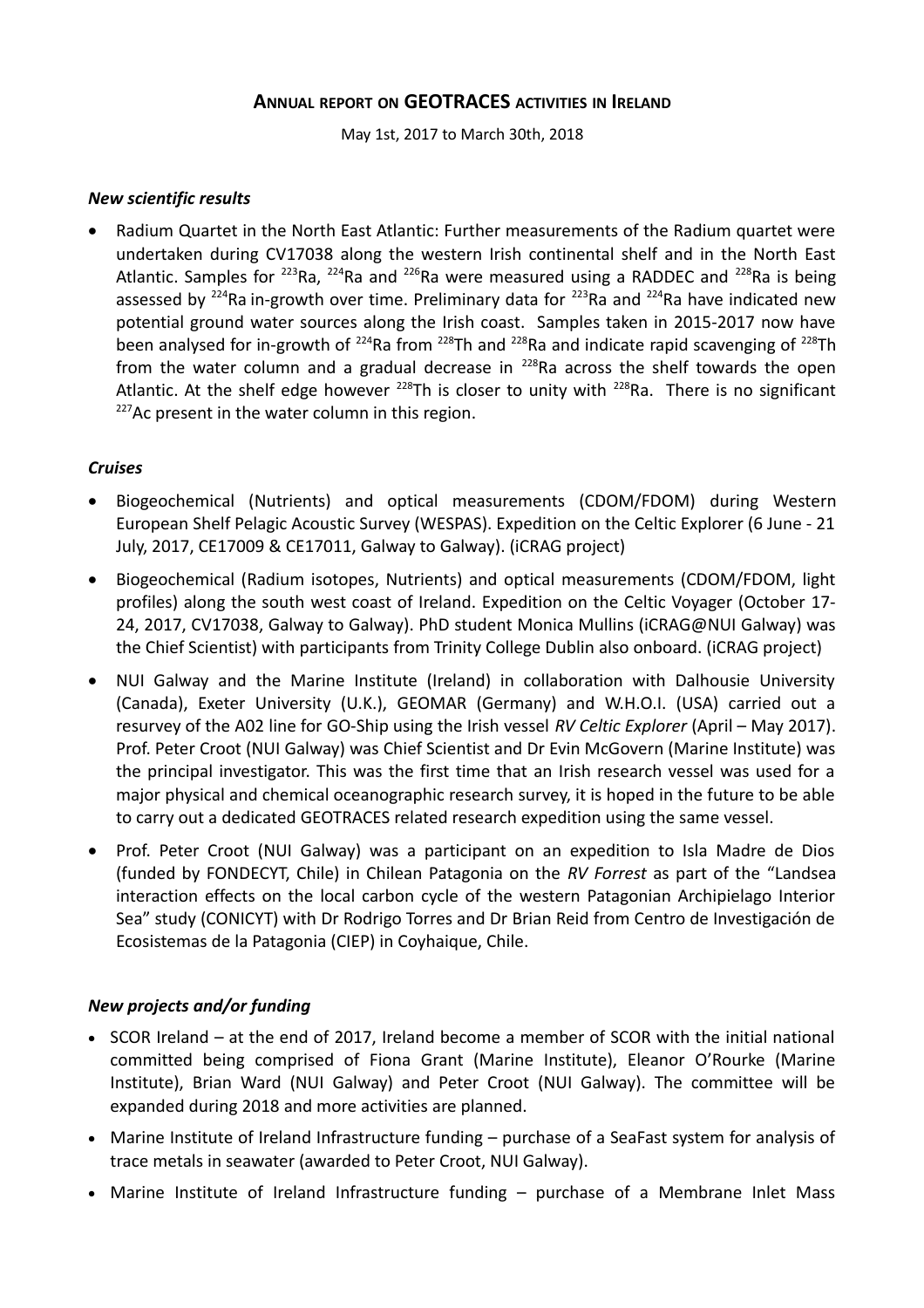Spectrometer (MIMS) for the analysis of climate relevant gases in seawater (awarded to Peter Croot, NUI Galway).

## *GEOTRACES workshops and meetings*

• Prof Peter Croot (NUI Galway) was a lecturer at the GEOTRACES Summer school in Brest, France (20-26 August 2017)

## *Other activities*

- Synchrotron work on marine aerosols and particles at ALS in Berkeley, USA and ESRF in Grenoble, France.
- NUI Galway hosted a joint SMART/POGO Atlantic Ocean Climate School in Galway in Sept 2017. This summer school was attended by 30 international students from all around the world.

## *New publications (published or in press)*

- Echeveste, P., Croot, P. and von Dassow, P., 2018. Differences in the sensitivity to Cu and ligand production of coastal vs offshore strains of Emiliania huxleyi. Science of The Total Environment, 625: 1673-1680.
- Ibanhez, J.S.P. and Rocha, C., 2017. Kinetics of inorganic nitrogen turnover in a sandy seepage face on a subterranean estuary. Applied Geochemistry, 87: 108-121.
- Jiang, S., Kavanagh, M. and Rocha, C., 2017. EVALUATION OF THE SUITABILITY OF VACUTAINERS FOR STORAGE OF NUTRIENT AND DISSOLVED ORGANIC CARBON ANALYTES IN WATER SAMPLES. Biology and Environment-Proceedings of the Royal Irish Academy, 117B(1): 33-46.
- Lefevre, N. et al., 2017. A source of CO2 to the atmosphere throughout the year in the Maranhense continental shelf (2 degrees 30 ' S, Brazil). Continental Shelf Research, 141: 38-50.
- Oppelt, A., Corre, M.L. and Rocha, C., 2017. Biogeochemical analysis of the calcification patterns of cold-water corals Madrepora oculata and Lophelia pertusa along contact surfaces with calcified tubes of the symbiotic polychaete Eunice norvegica: Evaluation of a 'mucus' calcification hypothesis. Deep-Sea Research Part I-Oceanographic Research Papers, 127: 90- 104.
- Wieczorek, A.M., Doyle, T.K. and Croot, P.L., 2017. Microplastic Prey? An Assay to Investigate Microplastic Uptake by Heterotrophic Nanoflagellates, Fate and Impact of Microplastics in Marine Ecosystems. Elsevier, pp. 73-74.
- Wieczorek, A.M. et al., 2018. Frequency of Microplastics in Mesopelagic Fishes from the Northwest Atlantic. Frontiers in Marine Science, 5(39).

#### *Presentations in international conferences*

 Croot P, Heller M, Nicholas S & Wuttig K. Goldschmidt 2017: Paris, France. August 25-29 2017. Keynote speaker: The role of Reactive Intermediates in Biogeochemistry.